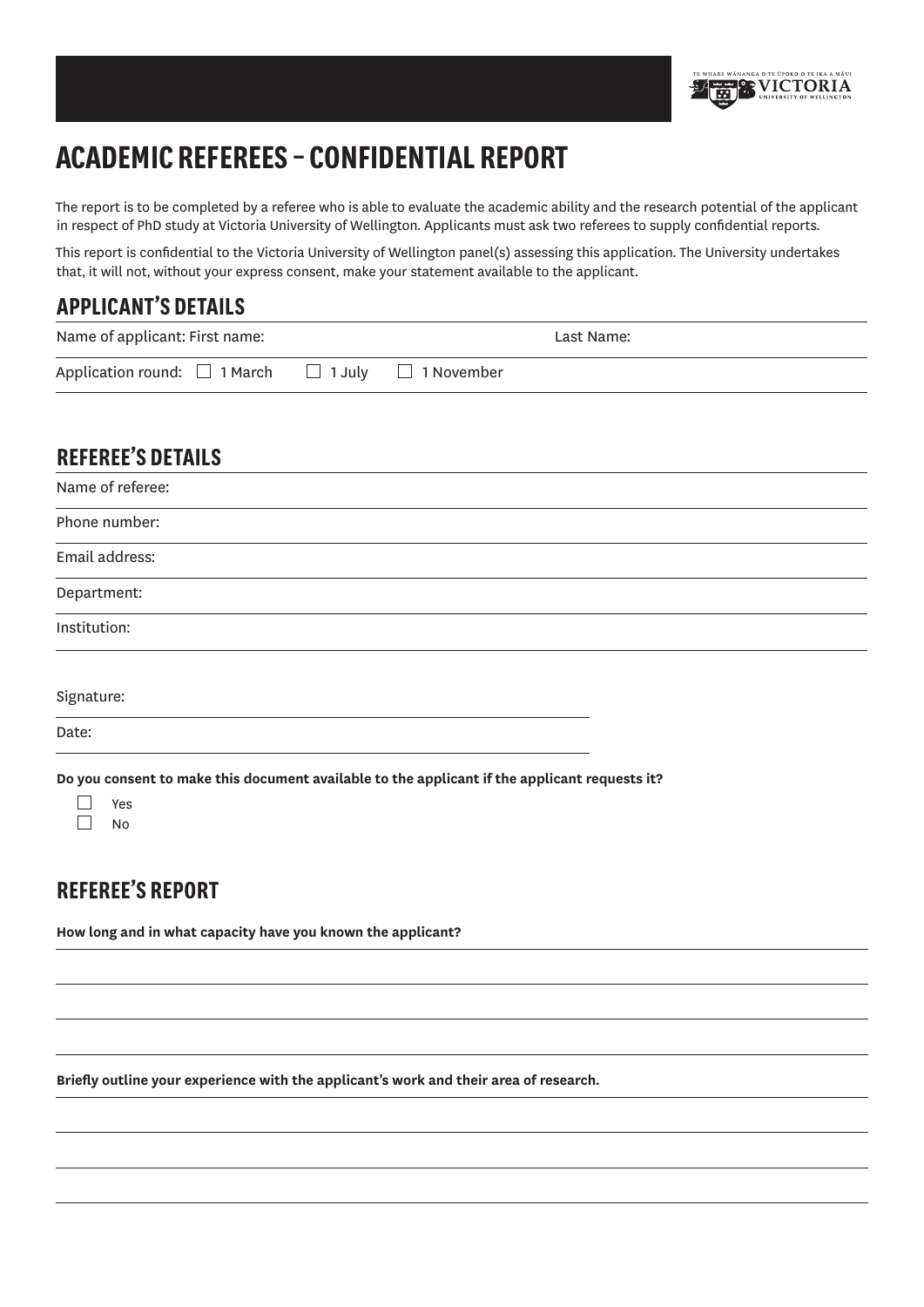

**How confident are you that the applicant has the skills, application and ability to carry out successful graduate research?**

|            | Are you aware of any barriers that might limit the applicant's ability to succeed at PhD level? If so, please explain.                                                                               |  |  |  |  |
|------------|------------------------------------------------------------------------------------------------------------------------------------------------------------------------------------------------------|--|--|--|--|
|            |                                                                                                                                                                                                      |  |  |  |  |
|            |                                                                                                                                                                                                      |  |  |  |  |
|            |                                                                                                                                                                                                      |  |  |  |  |
|            | In relation to other students you have worked with, how would you rate the applicant's overall ability?                                                                                              |  |  |  |  |
|            | In the top _____% of students I have known.                                                                                                                                                          |  |  |  |  |
|            | Please rate the following attributes of this applicant in relation to other students you have worked with. Use a five point<br>scale where "5" indicates OUTSTANDING and "1" indicates UNACCEPTABLE. |  |  |  |  |
|            | __ Knowledge of the discipline                                                                                                                                                                       |  |  |  |  |
|            | Ability to communicate in clear, cogent written English                                                                                                                                              |  |  |  |  |
|            | Ability to communicate orally in clear, cogent English                                                                                                                                               |  |  |  |  |
|            | Organisational skill-ability to plan realistically, organise and complete work                                                                                                                       |  |  |  |  |
| $\sim 100$ | Openness to exploring new ideas or approaches                                                                                                                                                        |  |  |  |  |
|            | Ability to analyse/categorise/synthesise information and ideas                                                                                                                                       |  |  |  |  |
|            | Ability to analyse logically and evaluate critically                                                                                                                                                 |  |  |  |  |
|            | Ability to work independently                                                                                                                                                                        |  |  |  |  |
|            | Ability to take direction                                                                                                                                                                            |  |  |  |  |
|            | _ Ability to work in a team                                                                                                                                                                          |  |  |  |  |
|            | Enthusiasm/passion for the discipline                                                                                                                                                                |  |  |  |  |
|            | Creativity                                                                                                                                                                                           |  |  |  |  |
|            | Originality                                                                                                                                                                                          |  |  |  |  |
|            |                                                                                                                                                                                                      |  |  |  |  |